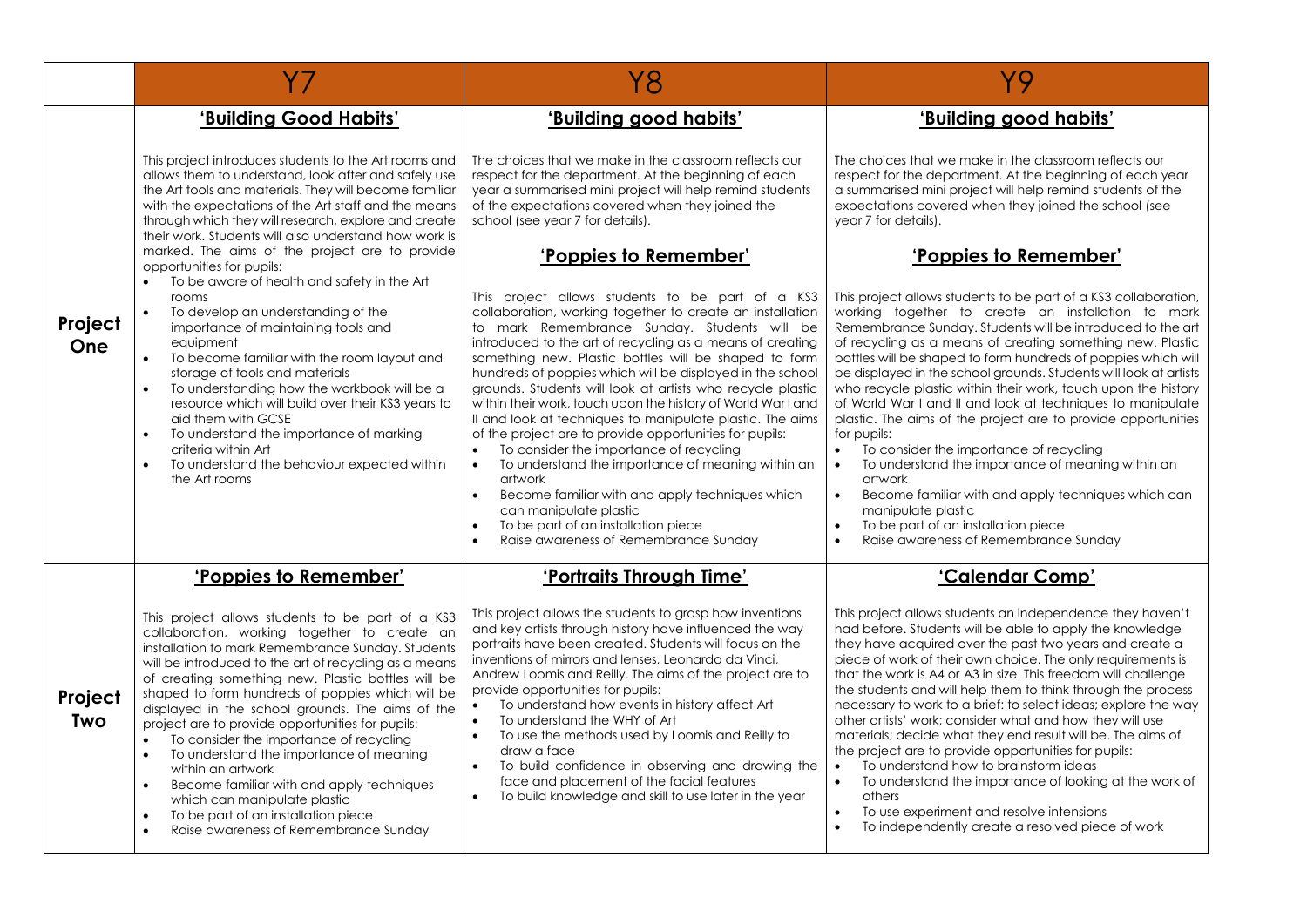|                         | 'Matisse - Cut Outs'                                                                                                                                                                                                                                                                                                                                                                                                                                                                                                                                                                                                                                                                                                                                                                                                                               | 'Taking a line for a walk'                                                                                                                                                                                                                                                                                                                                                                                                                                                                                                                                                                                                                                                                                                                                                                                                                                                                         | 'Modern fossils'                                                                                                                                                                                                                                                                                                                                                                                                                                                                                                                                                                                                                                                                                                                                                                                                                                                                                                                 |
|-------------------------|----------------------------------------------------------------------------------------------------------------------------------------------------------------------------------------------------------------------------------------------------------------------------------------------------------------------------------------------------------------------------------------------------------------------------------------------------------------------------------------------------------------------------------------------------------------------------------------------------------------------------------------------------------------------------------------------------------------------------------------------------------------------------------------------------------------------------------------------------|----------------------------------------------------------------------------------------------------------------------------------------------------------------------------------------------------------------------------------------------------------------------------------------------------------------------------------------------------------------------------------------------------------------------------------------------------------------------------------------------------------------------------------------------------------------------------------------------------------------------------------------------------------------------------------------------------------------------------------------------------------------------------------------------------------------------------------------------------------------------------------------------------|----------------------------------------------------------------------------------------------------------------------------------------------------------------------------------------------------------------------------------------------------------------------------------------------------------------------------------------------------------------------------------------------------------------------------------------------------------------------------------------------------------------------------------------------------------------------------------------------------------------------------------------------------------------------------------------------------------------------------------------------------------------------------------------------------------------------------------------------------------------------------------------------------------------------------------|
| Project<br><b>Three</b> | This project introduces students to the critical analysis<br>and the work of Matisse. It allows them to look at and<br>begin to express themselves with regards to pieces<br>of Art. They will become familiar with the techniques<br>Matisse developed and they will research, explore<br>and create their work based on his cut out series.<br>Students will also be introduced to colour theory. The<br>aims of the project are to provide opportunities for<br>pupils:<br>To critically analyse Matisse's work through<br>$\bullet$<br>group discussion<br>To understand the visual elements Matisse used<br>$\bullet$<br>within his own Art<br>Become familiar with Matisse' techniques and<br>$\bullet$<br>apply the skills to their own work<br>To assess and analyse their own work<br>$\bullet$                                           | This project allows the students to grasp how line can be<br>used in Art using different materials and processes. They<br>will consider the work of several key artists, using their<br>techniques to create maquettes and sketches of their<br>own. From these smaller test pieces the students will then<br>select the technique and material they have been most<br>successful with, creating a final resolved piece. The aims<br>of the project are to provide opportunities for pupils:<br>To explore what line is and how line can be used in<br>their work<br>To use wire, ink, biro, nails and thread to create lines<br>To critically evaluate their own work and make<br>decisions based on this assessment<br>To understand how important the evaluation process<br>$\bullet$<br>is in selecting materials an developing their work<br>To produce a resolved piece of work<br>$\bullet$ | This project explores the work of artist Christopher Locke in<br>comparison to fossils found at the Natural History Museum.<br>Students will be given the opportunity to create their own<br>fossil and use this as the starting point of a series of drawings.<br>This allows the students to not only work in 3D but will<br>encourage students to think about the differences of<br>working in 2D and 3D. The aims of the project are to provide<br>opportunities for pupils:<br>• To understand how to critically analyse the work of<br>artists and periods in history to inspire their own work<br>To explore working in clay and plaster to form a cast<br>$\bullet$<br>To photograph and present their 3D work<br>$\bullet$<br>To understand how using a grid system will help them<br>$\bullet$<br>draw realistically<br>To use collage, tone and washes of paint to create a<br>$\bullet$<br>resolved 2D piece of work |
|                         | 'Motif, Print and Pattern'                                                                                                                                                                                                                                                                                                                                                                                                                                                                                                                                                                                                                                                                                                                                                                                                                         | 'Selfie Portrait'                                                                                                                                                                                                                                                                                                                                                                                                                                                                                                                                                                                                                                                                                                                                                                                                                                                                                  | 'GCSE Project'                                                                                                                                                                                                                                                                                                                                                                                                                                                                                                                                                                                                                                                                                                                                                                                                                                                                                                                   |
| Project<br>Four         | This project introduces students to several printing<br>techniques and the work of Orla Kiely. Students will<br>design their own motif and consider the different<br>ways pattern can be created. They will become<br>familiar with the block printing and monoprinting,<br>using the tools and materials safely. Students will also<br>continue to develop their understanding of colour<br>theory. The aims of the project are to provide<br>opportunities for pupils:<br>To be aware of health and safety when using<br>$\bullet$<br>printing inks and tools<br>An understanding of the importance of<br>working as a team to clean up surfaces and<br>tools after printing<br>To become familiar with the work of Orla Kiely<br>$\bullet$<br>and to apply her techniques of half drop,<br>rotation and symmetry/mirroring to their own<br>work | This project focuses on using technology to create an<br>image. Students will manipulate a photograph with<br>reference to Andy Warhol and Pop Art. Students will then<br>look at the use of text within a piece of work, brush<br>choice and different types of paint. All this knowledge<br>will be combined to create a resolved piece. The aims of<br>the project are to provide opportunities for pupils:<br>To understand how and why Pop Artists used<br>portraits in their work<br>To use photography and related computer software<br>to enhance work<br>To select materials and equipment efficiently to<br>$\bullet$<br>create a final piece<br>To display their own thoughts and ideas within a<br>resolved piece of work                                                                                                                                                              | This project introduces the students to the layout and<br>content of a GCSE project, encouraging the students to<br>draw on previous learning to complete their work. It will help<br>students decide whether Art is a subject they should select<br>at GCSE level and prepare the students with the necessary<br>skills to begin their GCSE qualification at a high knowledge<br>level. The aims of the project are to provide opportunities for<br>pupils:<br>$\bullet$<br>To understand how to critically analyse the work of<br>artists/movements to inspire their own work<br>To explore working in different materials in order to<br>$\bullet$<br>select the best match for their ideas<br>To document their work and reflect on the choices they<br>$\bullet$<br>are making as they refine their ideas<br>To create a resolved piece of work which reflects their<br>$\bullet$<br>intentions                             |